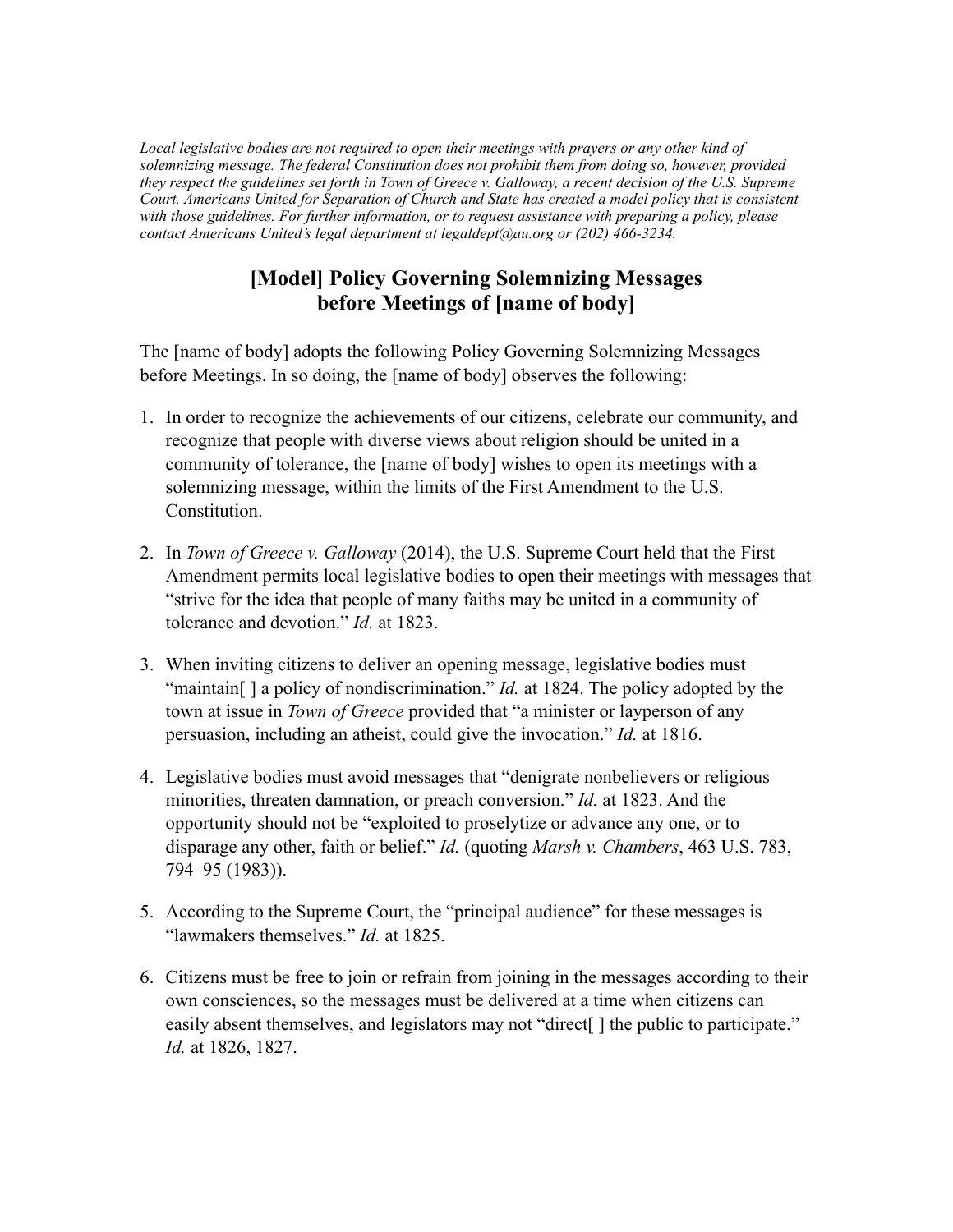7. The solemnizing messages upheld in *Town of Greece* were "delivered during the ceremonial portion of the town's meeting," and town leaders were "not engaged in policymaking at this time." *Id.* at 1827.

In light of the preceding, the [name of body] adopts the following policy:

A. A solemnizing message will be offered before the beginning of the meetings of the [name of body]. The message may be a prayer, a reflective moment of silence, or other solemnizing message of the speaker's choice.

B. The message may be delivered by any adult citizen of [name of city/county]. The [name of body] will not exclude any citizen on the basis of religion, and the opportunity to deliver a message is open to citizens of any faith or belief, including agnostics and atheists. A citizen need not be a member of the clergy in order to deliver a solemnizing message.

C. The [name of body] will create a Speakers List according to the following procedure:

- i. Within 30 days of the policy's effective date, and on an ongoing basis thereafter, the [designated official or employee] will publicize the opportunity to deliver a solemnizing message, along with the procedure for volunteering to deliver such a message, to citizens of the [name of city/county].
- *ii.* The opportunity to deliver a solemnizing message will be publicized using reasonable means, including but not limited to the following: posting the Notice set forth in paragraph C below on the [name of city/county]'s website; reading aloud or disseminating the Notice at [name of body]'s meetings; and sending the Notice to individuals who have delivered or been invited to deliver an opening message at past meetings, or who appear on any previous list of speakers maintained by the [name of body].
- iii. Any citizen who is at least 18 years old and who volunteers to deliver the solemnizing message will be added to the Speakers List.
- iv. Speakers will be randomly selected by the [designated official] from the Speakers List. No speaker will be scheduled more than once unless and until the entire Speakers List has been exhausted.
- v. If the speaker does not appear at the meeting for which he or she is scheduled to deliver the opening message, the [name of body] may ask for an audience volunteer to deliver the opening message, or may elect instead to have a moment of silence.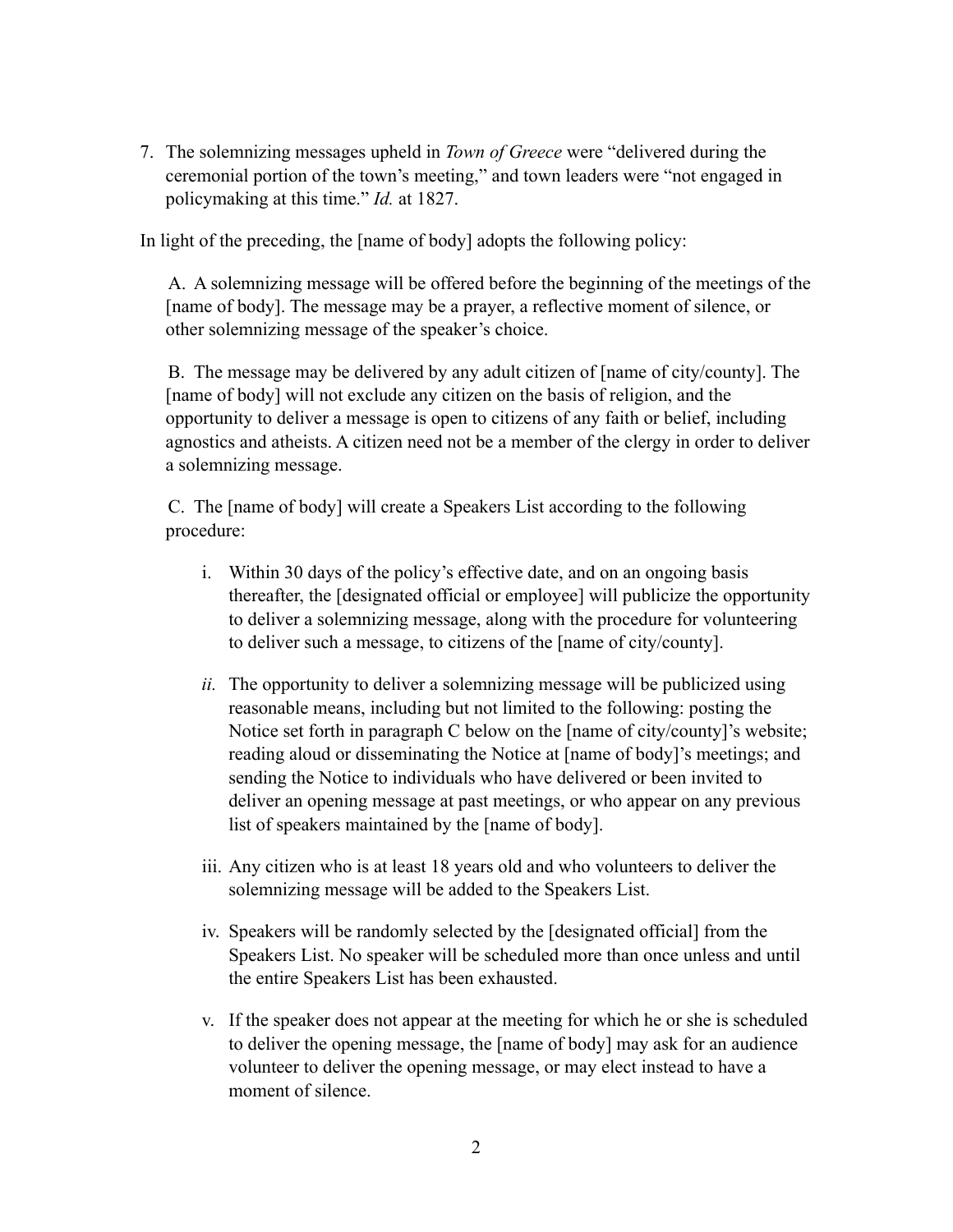D. The [name of body] will use the following Notice to inform the community about the opportunity to deliver a solemnizing message as set forth in paragraph B above, and will provide this Notice to all invited speakers in advance of their delivery of an opening message:

*The [name of body] hereby invites members of the community in [name of city/county] to offer a solemnizing message before a meeting of the [name of body]. The message may be a prayer, a reflective moment of silence, or other solemnizing message of the speaker's choice. This opportunity is open to any citizen of [name of city/county] who is at least 18 years old, including clergy and non-clergy, as well as agnostics and atheists.*

*We request that Speakers observe the following guidelines:*

- *The principal audience for these messages is not the public but lawmakers themselves, so messages should be respectful in tone, invite lawmakers to reflect upon shared ideals and common ends before they embark on the business of governing, and unite lawmakers in their common effort.*
- *Citizens and members of the [name of body] come from a variety of faith traditions. So the [name of body] encourages speakers to be inclusive, and to use language that unites the citizenry. Speakers must refrain from denigrating nonbelievers or religious minorities, disparaging any religious belief, threatening damnation, proselytizing, or preaching conversion.*
- *In light of the religious diversity of the citizenry, speakers are encouraged to refrain from asking citizens to stand for or participate in any opening message and to respect the decision of any citizen who refrains from standing, bowing, or otherwise participating in the solemnizing message.*
- *Messages should be no longer than 2 minutes.*

*If you are interested in delivering an opening message, please send a written request, including your contact information, to the following [address or email address]. One speaker will be randomly selected to deliver a solemnizing message at each meeting.*

E. The [name of body] will not review the content of any solemnizing message in advance.